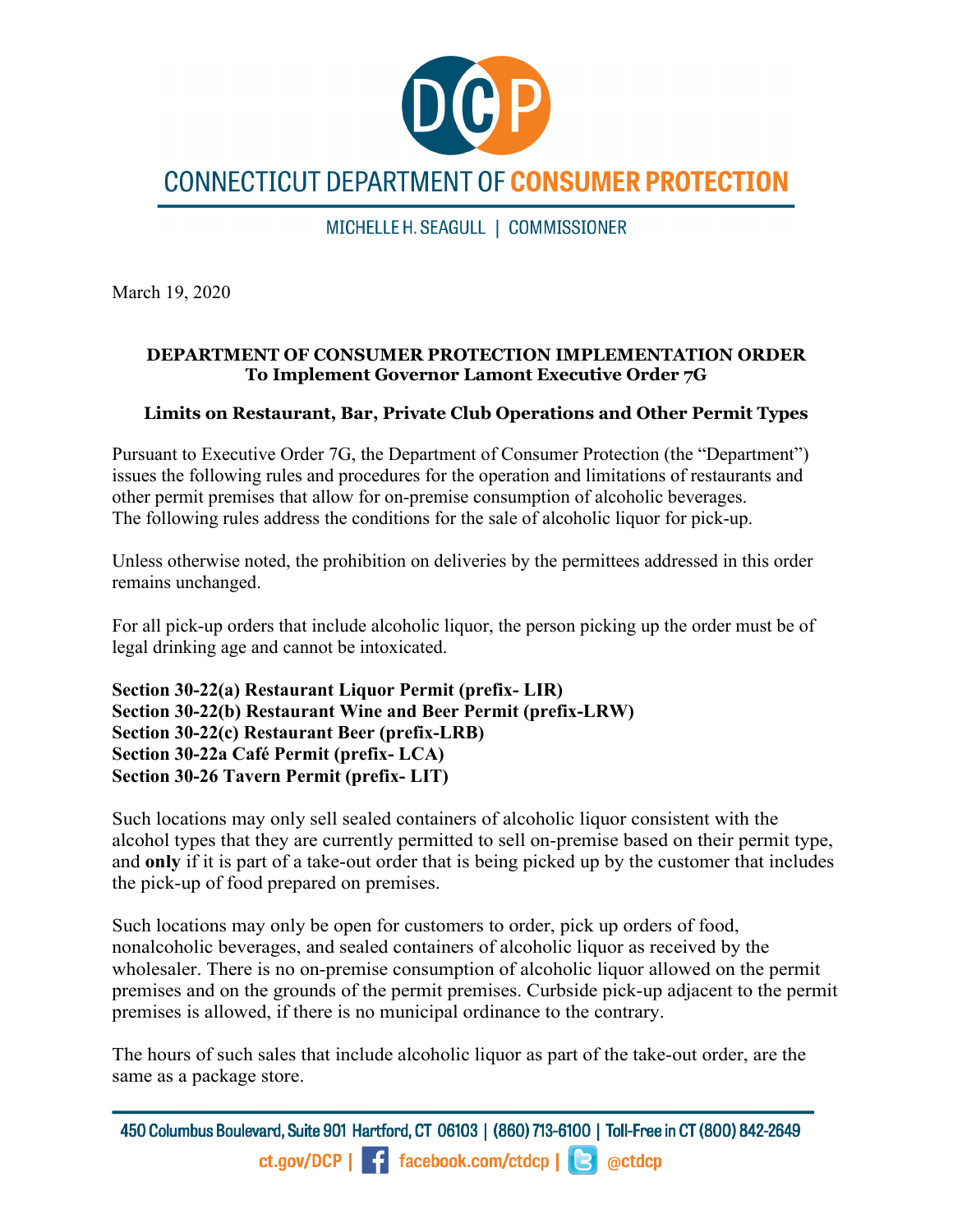# **Section 30-16(a) Manufacturer Permit (Prefix-LML)**

If the location produces on the premises less than 25,000 gallons of alcoholic liquor in a calendar year, the permit holder may be open to the public for the purpose of selling sealed bottles or containers of alcoholic liquor which is manufactured on the premises. No more than one and one-half liters of alcoholic liquor may be sold to any individual daily. There is no consumption or tastings allowed on the premises nor on the grounds of the property. The days and hours of such sales are the same as a package store.

#### **Section 30-16(b) Manufacturer Permit for Beer (Prefix-LMB)**

For premises holding this permit, the premises may be open to the public for the purpose of selling sealed bottles or containers of beer which is brewed on the premises. No more than nine gallons of such beer may be sold to any person daily. There is no consumption or tastings allowed on the premises nor on the grounds of the property. The days and hours of such sales are the same as a package store.

## **Section 30-16(c) Manufacturer Permit for Cider (Prefix-LMC)**

No on-premises tastings or sales to consumers.

# **Section 30-17(e) Manufacturer Permit for Farm Winery (Prefix-LFW)**

Such locations may be open to customers for the purpose of sale at retail of wine or brandy manufactured by the farm winery, wine manufactured by another farm winery located in Connecticut, and brandy manufactured from fruit harvested in Connecticut and distilled off the premises, in sealed bottles or other sealed containers for consumption off the premises. No consumption on the premises nor on the grounds of the farm winery are allowed.

The retail sale of wine on these premises shall be unlawful on Sunday before ten o'clock a.m. and after ten o'clock p.m., and on any other day before eight o'clock a.m. and after ten o'clock p.m.

#### **Section 30-16 (f) (1) Manufacturer Permit for Farm Brewery**

Such locations may be open to customers for the purpose of sale at retail of sealed bottles or containers of beer that is brewed on the premises. No more than nine gallons of such beer may be sold and all sales shall be for off premise consumption. The days and hours of such sales are the same as a package store. No consumption on the premises nor on the grounds of the permit premises is allowed.